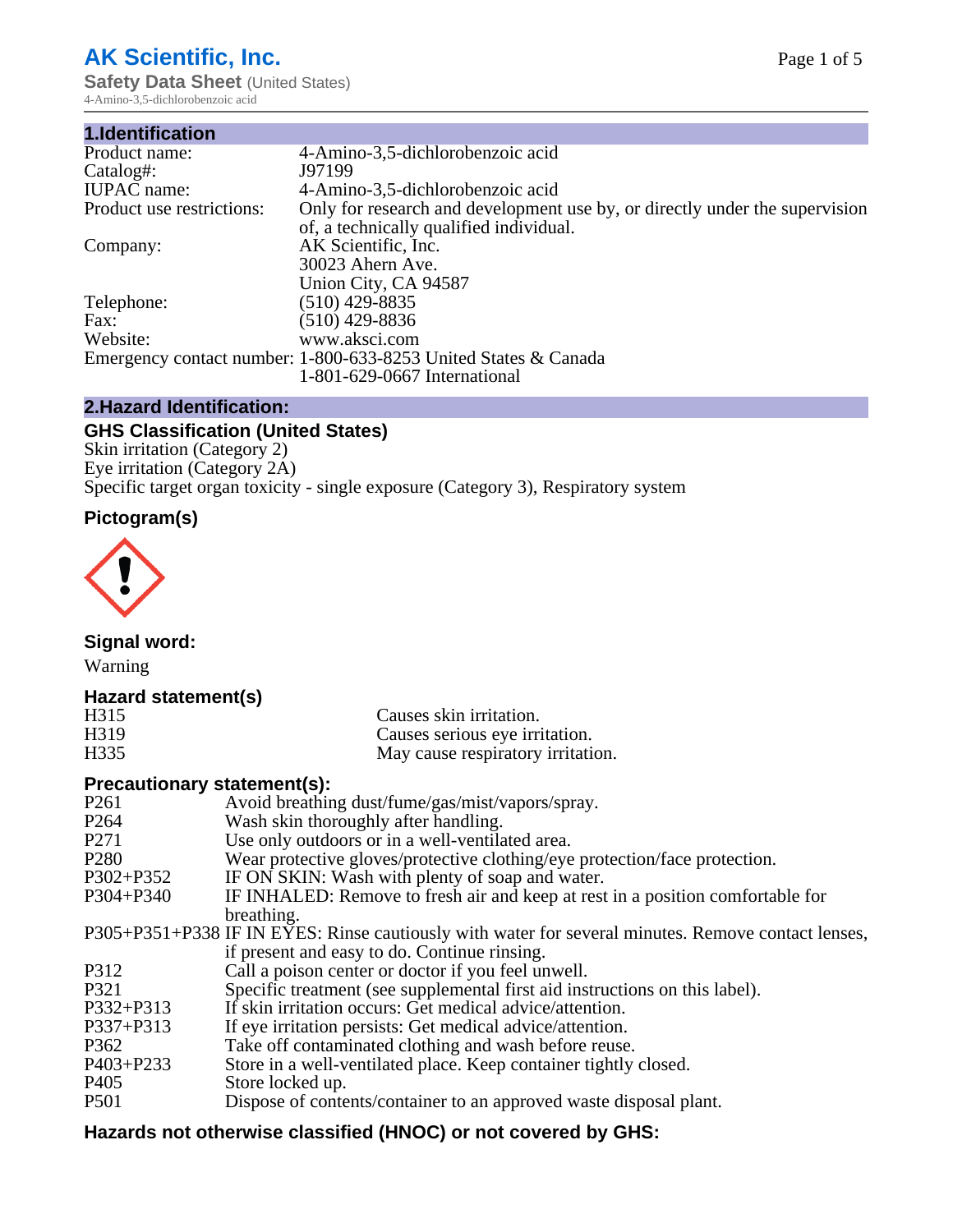#### None

## **3.Composition/Information on Ingredients**

Purity: 95%

Synonyms: Not available. CAS#: 56961-25-2 EC: 260-468-9

## **4. First Aid Measures**

**General Information:** Immediately remove any clothing contaminated by the product. Move out of dangerous area. Consult a physician and show this safety data sheet.

**Inhalation:** Move person to fresh air. If not breathing, give artificial respiration. If breathing is difficult, give oxygen. Obtain medical aid.

**Skin contact:** Immediately flush skin with running water for at least 15 minutes while removing contaminated clothing and shoes. Wash clothing before reuse. Obtain medical aid immediately. **Eye contact:** Immediately flush open eyes with running water for at least 15 minutes. Obtain medical aid immediately.

**Ingestion:** Do NOT induce vomiting without medical advice. Rinse mouth with water. Never administer anything by mouth to an unconscious person. Obtain medical aid immediately.

**Most important symptoms and effects, both acute and delayed:** No further information available. Please see sections 2 and 11.

**Indication of any immediate medical attention and special treatment needed:** No further information available.

## **5. Fire Fighting Measures**

**Suitable extinguishing media:** Use water spray, dry chemical, carbon dioxide, or chemical foam. **Specific hazards arising from the chemical:** Carbon oxides, Hydrogen chloride, Nitrogen oxides. **Advice for firefighters:** As in any fire, wear a NIOSH-approved or equivalent, pressure-demand, self-contained breathing apparatus and full protective gear. During a fire, irritating and highly toxic gases may be generated by thermal decomposition or combustion.

## **6. Accidental Release Measures**

**Personal precautions, protective equipment and emergency procedures:** Wear protective equipment and keep unprotected personnel away. Ensure adequate ventilation. Remove all sources of ignition. Prevent further leak or spill if safe to do so. For personal protective equipment, please refer to section 8.

**Environmental precautions:** Do not let product enter drains, other waterways, or soil.

**Methods and materials for containment and cleaning up:** Prevent further leak or spill if safe to do so. Vacuum, sweep up, or absorb with inert material and place into a suitable disposal container. Consult local regulations for disposal. See section 13 for further disposal information.

## **7. Handling and Storage**

**Precautions for safe handling:** Avoid contact with skin, eyes, and personal clothing. Wash hands thoroughly after handling. Avoid breathing fumes. Use only with adequate ventilation. Wear suitable protective clothing, gloves, and eye/face protection. Keep away from sources of ignition. Minimize dust generation and accumulation. Keep container tightly closed. Open and handle container with care. Do not eat, drink, or smoke while handling.

**Conditions for safe storage, including any incompatibilities:** Store in a tightly-closed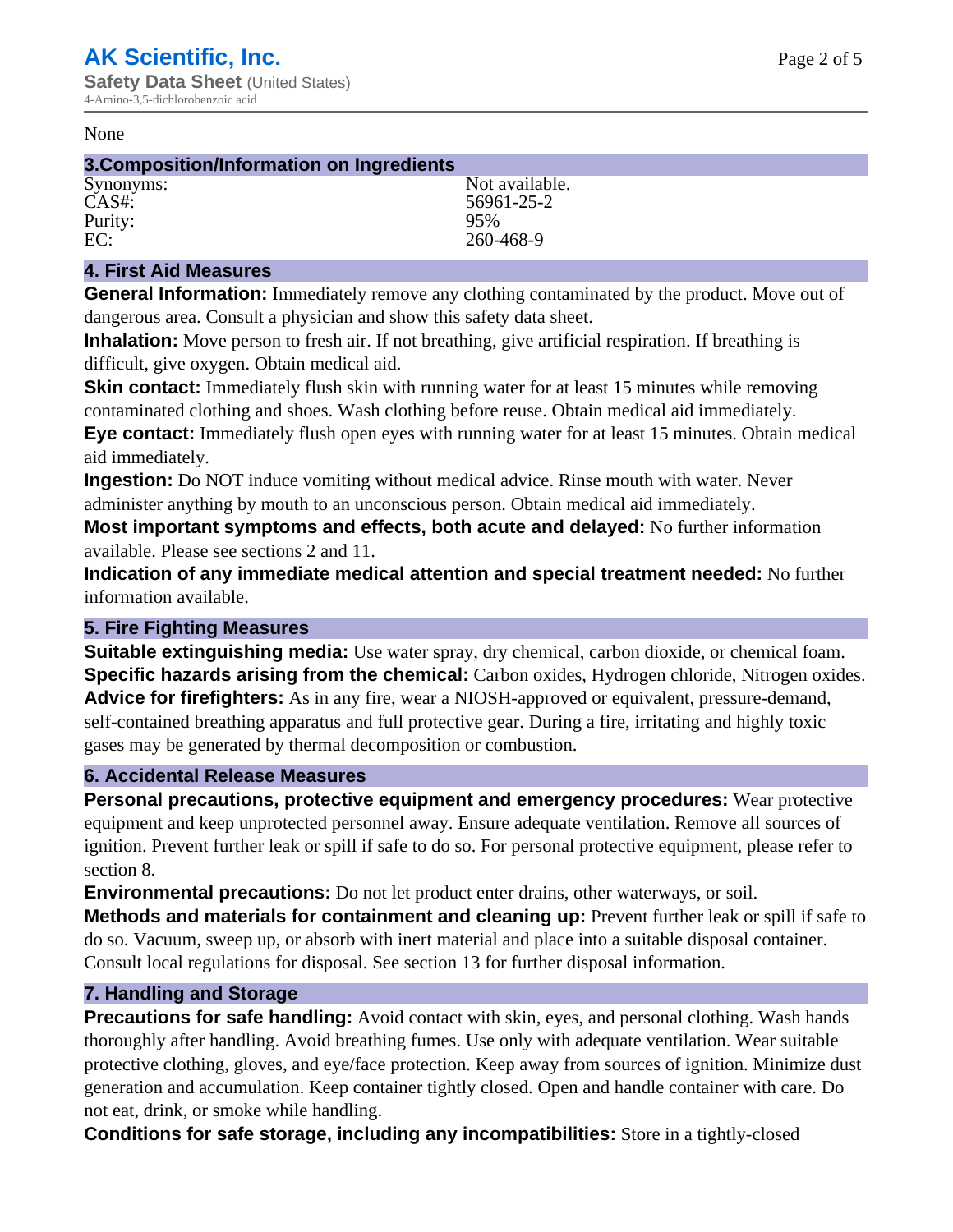container when not in use. Store in a cool, dry, well-ventilated area away from incompatible substances. Keep away from sources of ignition.

#### **8. Exposure Controls/Personal Protection**

#### **Exposure limits:**

| <b>OSHA PEL:</b>  | Not available. |
|-------------------|----------------|
| NIOSH REL:        | Not available. |
| <b>ACGIH TLV:</b> | Not available. |

**Appropriate engineering controls:** Avoid contact with skin, eyes, and clothing. Wash hands before breaks and immediately after handling the product. Facilities storing or utilizing this material should be equipped with an eyewash fountain. Use adequate general and local exhaust ventilation to keep airborne concentrations low.

#### **Personal protection**

| Eyes:        | Based on an evaluation of the eye or face hazards present, wear chemical splash-resistant<br>safety glasses or goggles with side protection. A face shield may be appropriate in some |
|--------------|---------------------------------------------------------------------------------------------------------------------------------------------------------------------------------------|
|              | workplaces. Use eyewear tested and approved under appropriate government standards<br>such as OSHA 29 CFR 1910.133 or EU EN166.                                                       |
| Hands:       | Wear gloves selected based on an evaluation of the possible hazards to hands and skin,                                                                                                |
|              | the duration of use, the physical conditions of the workplace, and the chemical resistance                                                                                            |
|              | and physical properties of the glove material.                                                                                                                                        |
|              | Skin and body: Protective clothing must be selected based on the hazards present in the workplace, the                                                                                |
|              | physical environment, the duration of exposure, and other factors. No fabric can provide                                                                                              |
|              | protection against all potential hazards; therefore it is important to select the appropriate                                                                                         |
|              | protective clothing for each specific hazard. At the minimum, wear a laboratory coat and                                                                                              |
|              | close-toed footwear.                                                                                                                                                                  |
| Respiratory: | Respirators are not a substitute for accepted engineering control measures such as<br>enclosure or confinement of the operation, general and local ventilation, and substitution      |
|              | of less toxic materials. When respiratory personal protective equipment is appropriate                                                                                                |
|              |                                                                                                                                                                                       |
|              | based on an assessment of respiratory hazards in the workplace, use a NIOSH- or                                                                                                       |
|              | CEN-certified respirator.                                                                                                                                                             |

| 9. Physical and Chemical Properties |                           |  |  |
|-------------------------------------|---------------------------|--|--|
| <b>Physical State:</b>              | Off-white to brown powder |  |  |
| Molecular Formula:                  | C7H5Cl2NO2                |  |  |
| Molecular Weight:                   | 206.03                    |  |  |
| Odor:                               | Not available.            |  |  |
| pH:                                 | Not available.            |  |  |
| <b>Boiling Point Range:</b>         | Not available.            |  |  |
| Freezing/Melting Point:             | $288 - 293$ °C            |  |  |
| <b>Flash Point:</b>                 | Not available.            |  |  |
| <b>Evaporation Rate:</b>            | Not available.            |  |  |
| Flammability(solid,gas):            | Please see section 2.     |  |  |
| Explosive limits:                   | Not available.            |  |  |
| Vapor Pressure:                     | Not available.            |  |  |
| Vapor Density:                      | Not available.            |  |  |
| Solubility:                         | Not available.            |  |  |
| <b>Relative Density:</b>            | Not available.            |  |  |
| Refractive Index:                   | Not available.            |  |  |
| Volatility:                         | Not available.            |  |  |
| <b>Auto-ignition Temperature:</b>   | Not available.            |  |  |
| <b>Decomposition Temperature:</b>   | Not available.            |  |  |
| <b>Partition Coefficient:</b>       | Not available.            |  |  |

## **10. Stability and Reactivity**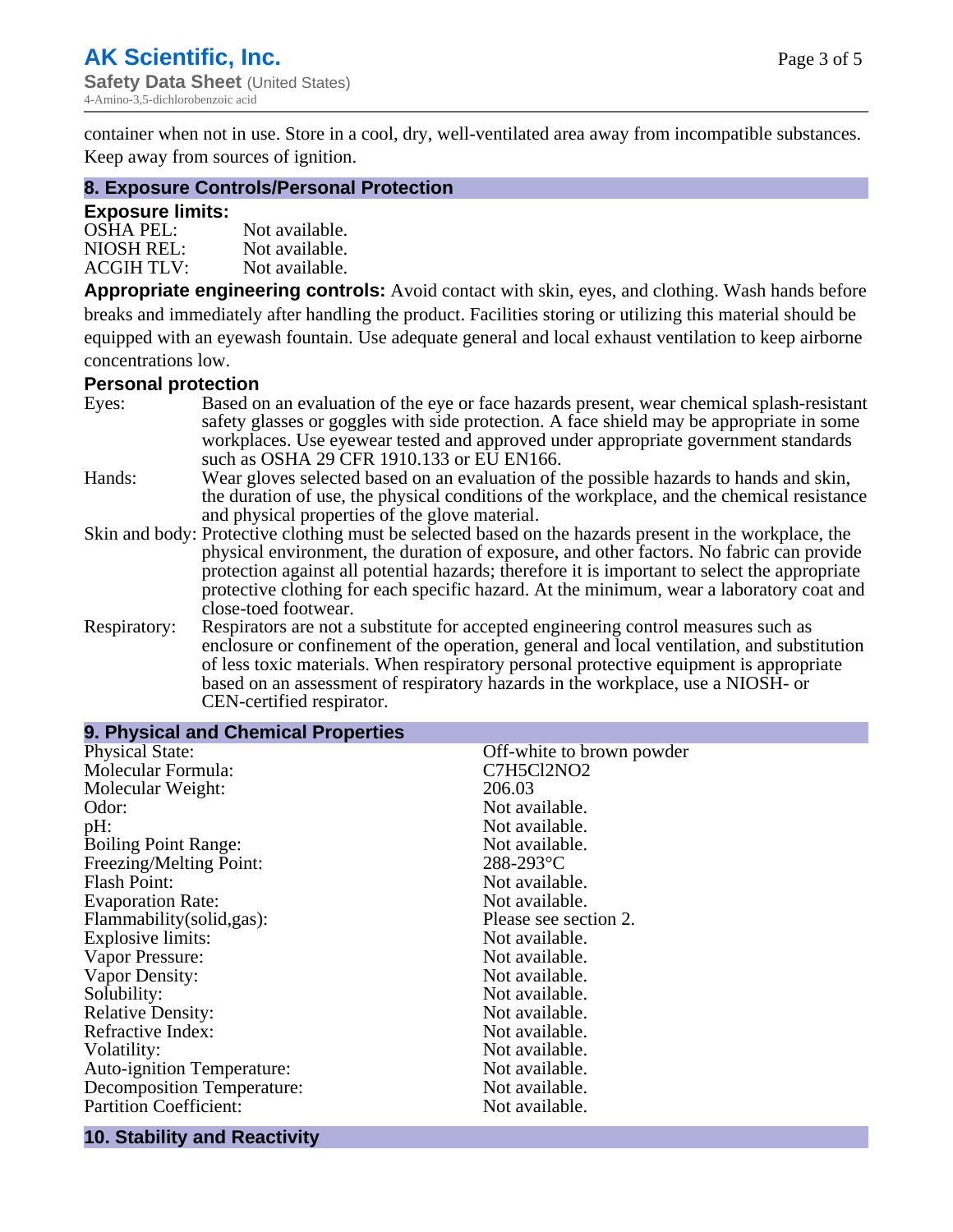| Reactivity:                         | Not available.                                       |
|-------------------------------------|------------------------------------------------------|
| Chemical stability:                 | Stable under recommended temperatures and pressures. |
| Possibility of hazardous reactions: | Not available.                                       |
| Conditions to avoid:                | Dust generation.                                     |
| Incompatible materials:             | Strong oxidizing agents.                             |
| Hazardous decomposition products:   | Carbon oxides, Hydrogen chloride, Nitrogen oxides.   |
|                                     |                                                      |

#### **11. Toxicological Information**

RTECS# DG1930000 Acute toxicity:<br>
Routes of exposure:<br>
LD50 Oral-Rat-4618mg/kg<br>
Inhalation,eye contact,skin c Symptoms related to the physical,chemical and toxicological characteristics:

Inhalation,eye contact, skin contact, ingestion. Skin contact may result in inflammation characterized by itching, scaling, reddening, blistering, pain or dryness. Eye contact may result in redness, pain or severe eye damage. Inhalation may cause irritation of the lungs and respiratory system. Overexposure may result in serious illness or death.

#### **Carcinogenicity**

| IARC: | Not classified.                                                                                       |
|-------|-------------------------------------------------------------------------------------------------------|
| NTP:  | Not listed.                                                                                           |
| OSHA: | Not listed.                                                                                           |
|       | Acute toxic effects: Inflammation of the eye is characterized by redness, watering, and itching. Skin |
|       | inflammation is characterized by itching, scaling, reddening, or, occasionally,                       |
|       | blistering.                                                                                           |

#### **12. Ecological Information** Ecotoxicity: Not available.<br>
Not available.<br>
Not available.<br>
Not available. Persistence and degradability:<br>
Bioaccumulative potential:<br>
Not available.<br>
Not available. Bioaccumulative potential:<br>
Mobility in soil:<br>
Mobility in soil:<br>
Not available. Mobility in soil:<br>
Other adverse effects:<br>
Other adverse effects:<br>
Not available. Other adverse effects:

#### **13. Disposal Considerations**

Disposal of waste: Chemical waste generators must determine whether a discarded chemical is classified as hazardous waste. US EPA guidelines for the classification determination are listed in 40 CFR 261.3. Additionally, waste generators must consult state and local hazardous waste regulations to ensure complete and accurate classification. Observe all federal, state and local regulations when disposing of the substance.

Disposal of packaging: Do not reuse containers. Dispose of as unused product.

## **14. Transportation Information**

| <b>DOT (United States)</b> |                |
|----------------------------|----------------|
| UN number:                 | Not hazmat     |
| Proper shipping name:      | Not available. |
| Transport hazard class:    | Not available. |
| Packing group:             | Not available. |
| <b>IATA</b>                |                |
| <b>UN Number:</b>          | Not DG         |
| Proper shipping name:      | Not available. |
| Transport hazard class:    | Not available. |
| Packing group:             | Not available. |
| 15. Regulatory Information |                |